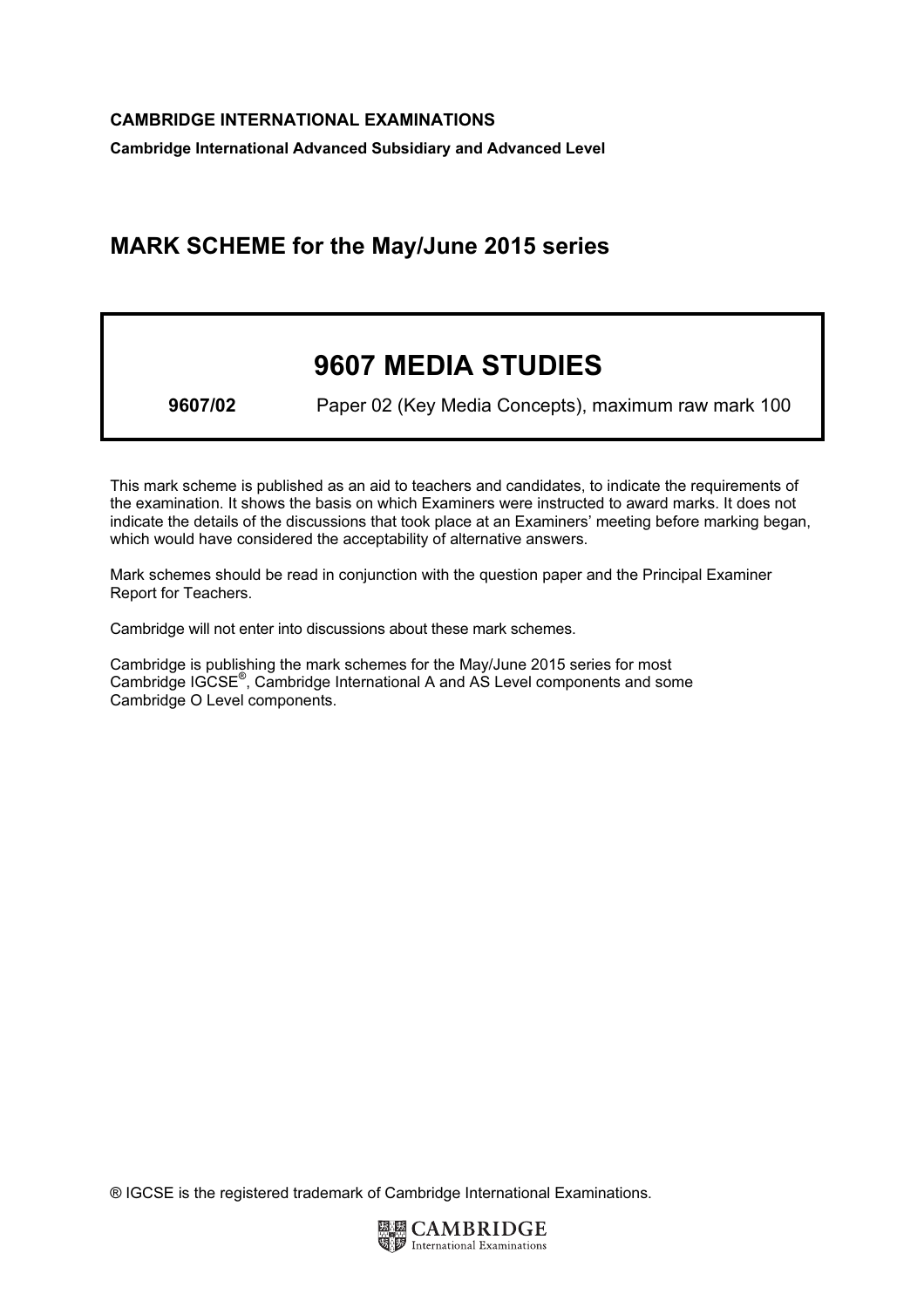| Page 2 | <b>Mark Scheme</b>                                 |      | Syllabus<br>Paper |
|--------|----------------------------------------------------|------|-------------------|
|        | Cambridge International AS/A Level - May/June 2015 | 9607 |                   |

 $\overline{\mathbf{c}}$ 

## Section A

## Extract: Breaking Bad (Pilot, 2008 dir. Vince Gilligan)

## 1 Discuss the ways in which the extract constructs meaning through the following: [50]

camera shots, angles, movement and composition

- editing
- sound
- mise-en-scène.

Candidates will be assessed on their ability to understand how meaning is constructed in a media text through the analysis of different technical areas.

Assessment will take place across three criteria:

- explanation/argument/analysis [20 marks]
- use of supporting examples [20 marks]
- use of terminology [10 marks]

Candidates' work should be judged on each of these criteria individually and marks awarded according to the level attained. It should be noted that it is possible for a candidate to achieve a different level for each assessment criterion.

| Level 5 | $16 - 20$ marks<br>Explanation/argument/analysis | Shows excellent understanding of the<br>task.<br>Knowledge and understanding of the way<br>that technical aspects are used to<br>construct the extract's meaning is<br>excellent.<br>Clearly relevant to set question.<br>$\bullet$                  |
|---------|--------------------------------------------------|------------------------------------------------------------------------------------------------------------------------------------------------------------------------------------------------------------------------------------------------------|
| Level 4 | $12-15$ marks<br>Explanation/argument/analysis   | Shows competent understanding of the<br>$\bullet$<br>task.<br>Knowledge and understanding of the way<br>that technical aspects are used to<br>construct the extract's meaning is<br>competent.<br>Relevant to set question.                          |
| Level 3 | 8-11 marks<br>Explanation/argument/analysis      | Shows satisfactory understanding of the<br>$\bullet$<br>task.<br>Knowledge and understanding of the way<br>$\bullet$<br>that technical aspects are used to<br>construct the extract's meaning is<br>satisfactory.<br>Some relevance to set question. |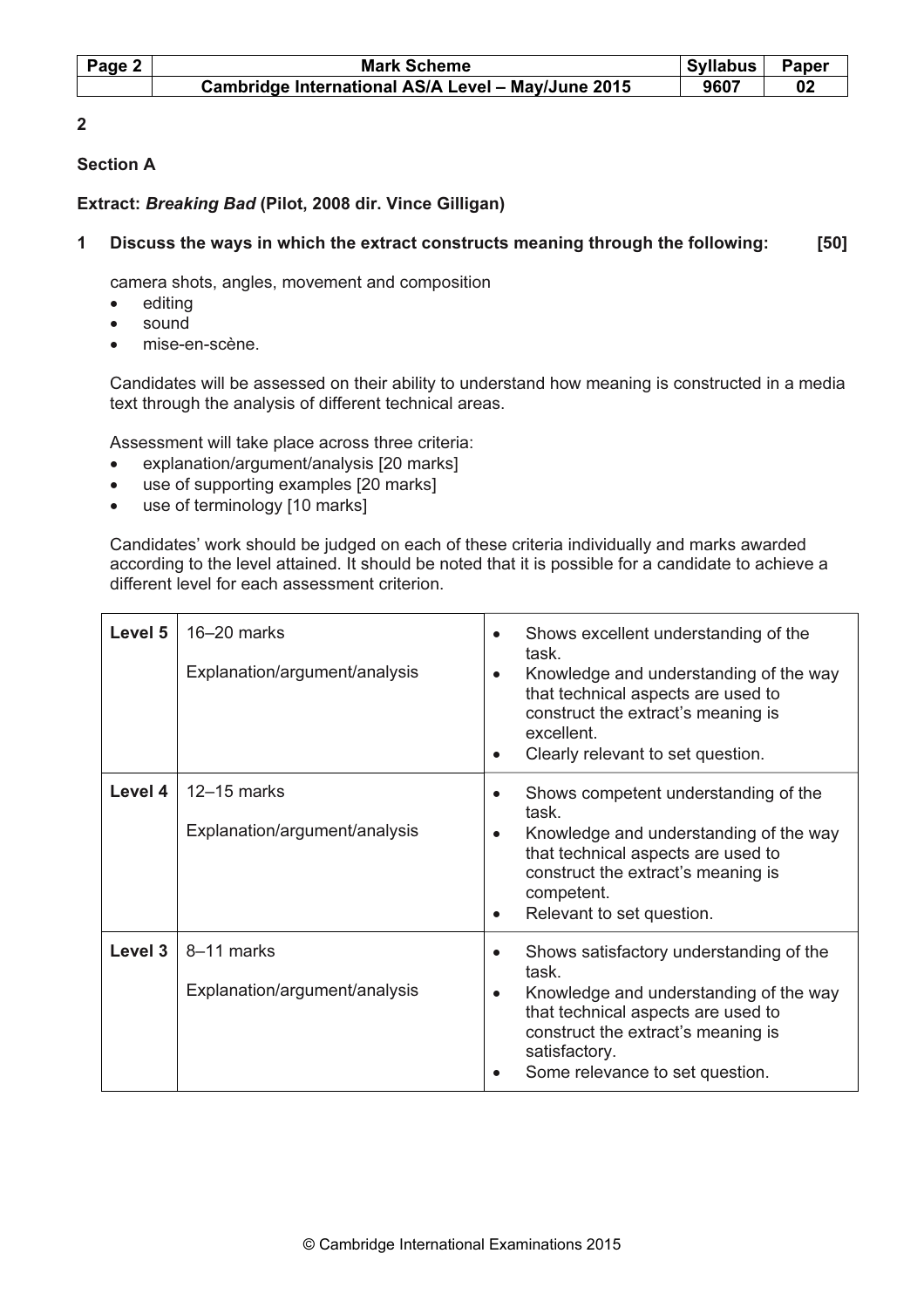## Page 3 | Mark Scheme | Syllabus Paper Cambridge International AS/A Level - May/June 2015

| Syllabus | Pape |
|----------|------|
| 012117   |      |

| Level 2 | 4-7 marks<br>Explanation/argument/analysis     | Shows limited understanding of the task.<br>$\bullet$<br>Knowledge and understanding of the way<br>$\bullet$<br>that technical aspects are used to<br>construct the extract's meaning is limited.<br>Limited relevance to set question.<br>$\bullet$ |
|---------|------------------------------------------------|------------------------------------------------------------------------------------------------------------------------------------------------------------------------------------------------------------------------------------------------------|
| Level 1 | $1 - 3$ marks<br>Explanation/argument/analysis | Shows minimal understanding of the task.<br>$\bullet$<br>Knowledge and understanding of the way<br>$\bullet$<br>that technical aspects are used to<br>construct the extract's meaning is minimal.<br>Minimal relevance to set question.<br>$\bullet$ |
| Level 0 | 0 marks                                        | No response or response does not answer the<br>question.                                                                                                                                                                                             |

| Level 5 | 16-20 marks<br>Use of examples   | Offers frequent textual analysis from the<br>extract – award marks to reflect the range<br>and appropriateness of examples.<br>Offers a full range of examples from each<br>$\bullet$<br>technical area.<br>Offers examples which are clearly relevant<br>$\bullet$<br>to the set question. |
|---------|----------------------------------|---------------------------------------------------------------------------------------------------------------------------------------------------------------------------------------------------------------------------------------------------------------------------------------------|
| Level 4 | $12-15$ marks<br>Use of examples | Supports points with a range of textual<br>$\bullet$<br>analysis from the extract.<br>Offers a range of examples from each<br>$\bullet$<br>technical area.<br>Offers examples which are relevant to the<br>$\bullet$<br>set question.                                                       |
| Level 3 | 8-11 marks<br>Use of examples    | Some textual analysis from the extract.<br>$\bullet$<br>Offers some examples, but probably not<br>$\bullet$<br>from all four technical areas.<br>Offers examples which are of some<br>$\bullet$<br>relevance to the set question.                                                           |
| Level 2 | 4-7 marks<br>Use of examples     | Limited textual analysis from the extract.<br>$\bullet$<br>Offers limited examples, but probably not<br>$\bullet$<br>from all four technical areas.<br>Offers examples which are of limited<br>relevance to the set question.                                                               |
| Level 1 | $1-3$ marks<br>Use of examples   | Minimal textual analysis from the extract.<br>$\bullet$<br>Offers minimal examples, but probably not<br>$\bullet$<br>from all four technical areas.<br>Offers examples which are of minimal<br>$\bullet$<br>relevance to the set question.                                                  |
| Level 0 | 0 marks                          | No response or response does not answer the<br>question.                                                                                                                                                                                                                                    |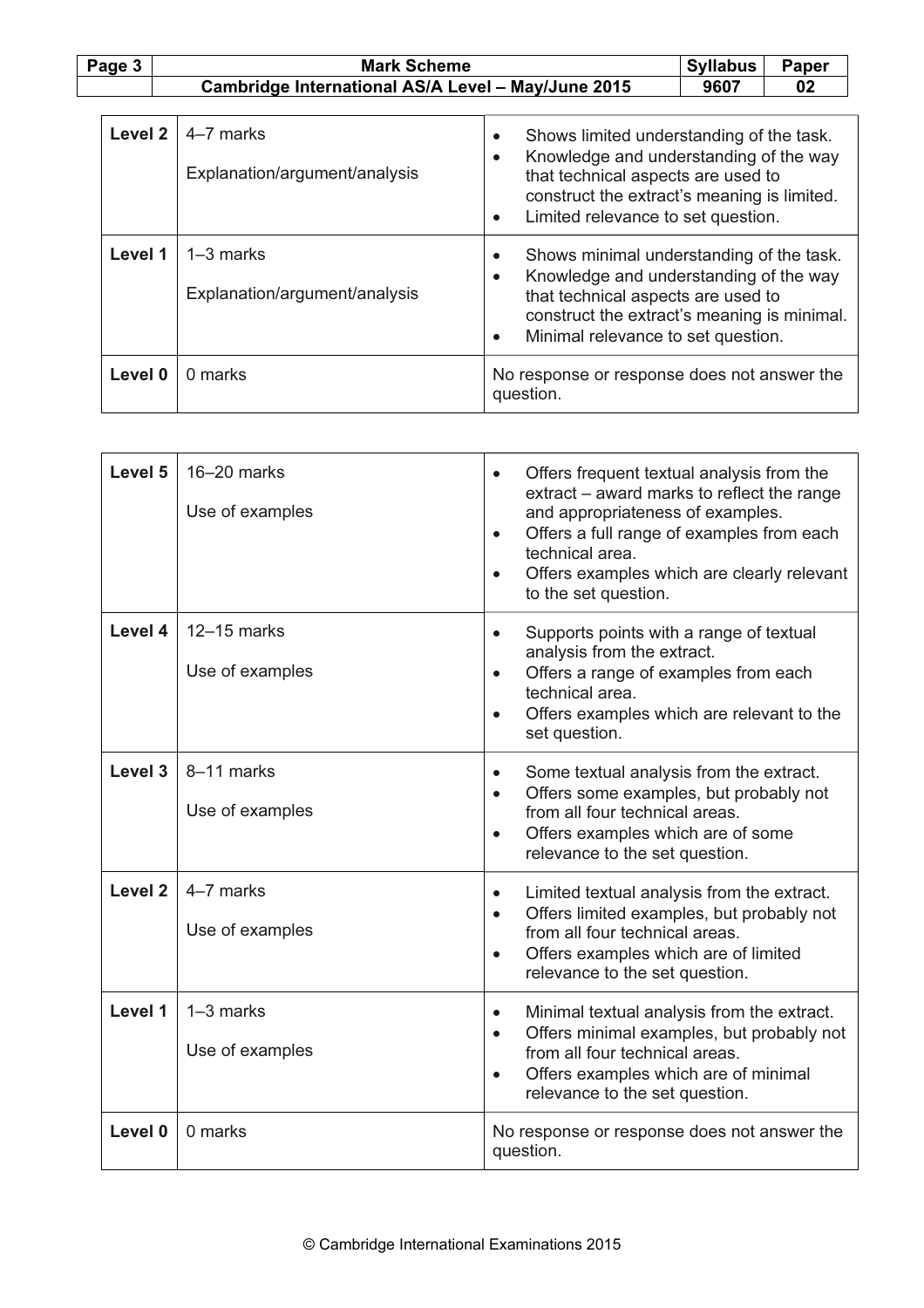Page 4 Nark Scheme Syllabus Paper Syllabus Paper Syllabus Paper Cambridge International AS/A Level – May/June 2015  $\vert$  9607  $\vert$  02

| Level 5 | 8-10 marks         | Use of terminology is excellent.<br>$\bullet$            |
|---------|--------------------|----------------------------------------------------------|
|         |                    |                                                          |
|         | Use of terminology |                                                          |
| Level 4 | 6-7 marks          | Use of terminology is competent.<br>$\bullet$            |
|         | Use of terminology |                                                          |
| Level 3 | 4-5 marks          | Use of terminology is satisfactory.<br>$\bullet$         |
|         | Use of terminology |                                                          |
| Level 2 | $2-3$ marks        | Use of terminology is limited.                           |
|         | Use of terminology |                                                          |
| Level 1 | 1 mark             | Use of terminology is minimal.<br>$\bullet$              |
|         | Use of terminology |                                                          |
| Level 0 | 0 marks            | No response or response does not answer the<br>question. |

#### Indicative content

#### Camera:

- use of wide shots to establish a sense of place in each location, including classroom, school office and car wash
- different positions in classroom sequence to allow audience both some element of student POV but also to pick out a pair of students who will appear later at car wash
- closer shots through the flame frame the two key student characters and show some student reactions
- lower angle MCU of teacher for his reactions to class and to Ted
- some camera movement and/or unsteady framing
- low angle shots of car wash and tight framing as he is kneeling
- emphasis on his humiliation as photo is taken
- over shoulder shots in car and tight framing emphasise his frustration
- wide shot at house from his POV
- some handheld camera observational.

#### Sound

- minimal use of music- diegetic in car wash
- use of dialogue largely limited to central character
- sound effects scraping of chair.

#### **Editing**

use of conventions of continuity editing for storytelling- includes shot reverse shot conversation in car wash, eyeline matches e.g. with photograph, 180 degree rule adherence for consistent screen direction e.g. with drive.

#### Mise en scene

• locations, props, costume to establish sense of character and relations with others.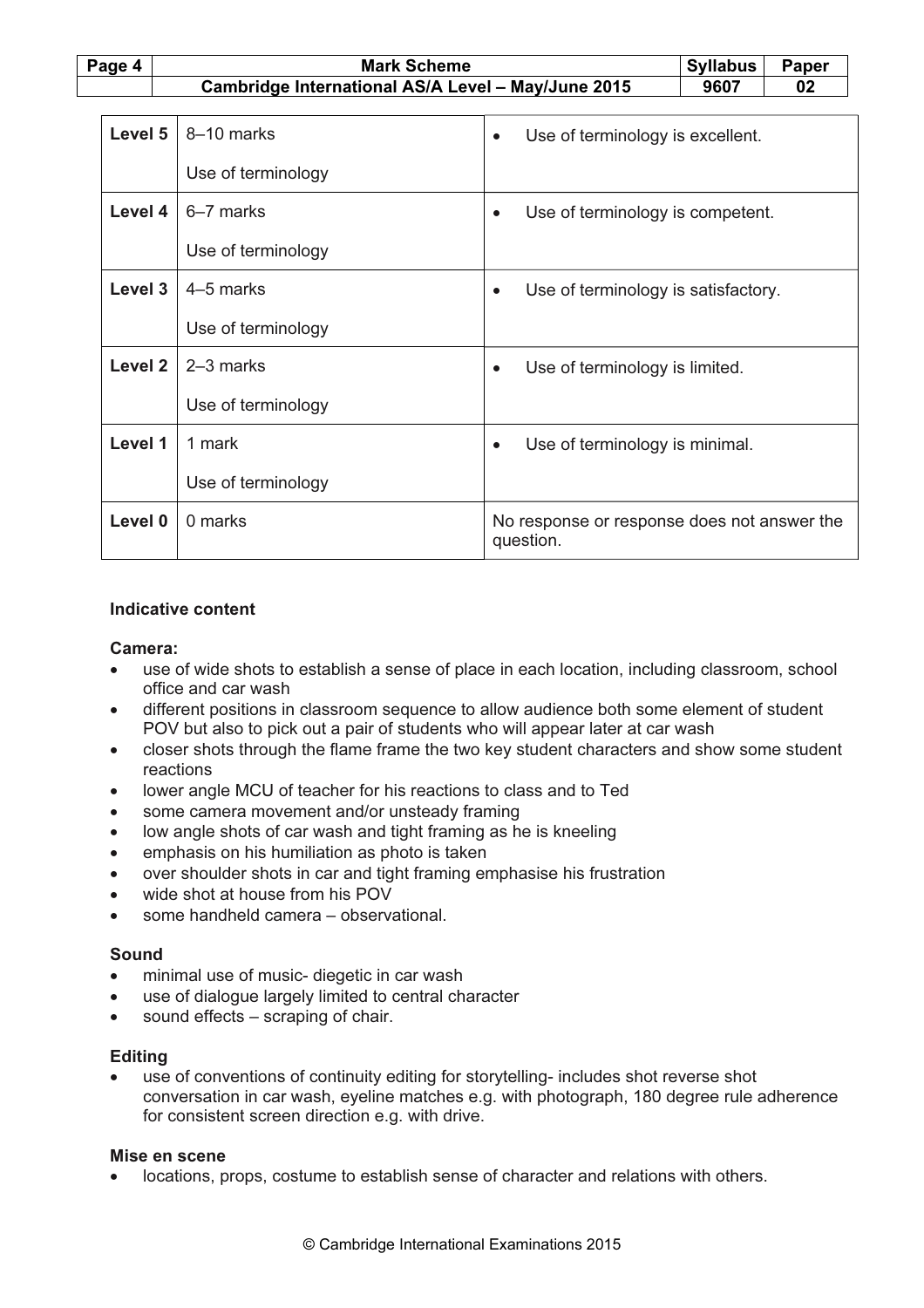| Page 5 $ $ | <b>Mark Scheme</b>                                 |      | Paper<br>Syllabus |
|------------|----------------------------------------------------|------|-------------------|
|            | Cambridge International AS/A Level - May/June 2015 | 9607 |                   |

## Section B

Refer to specific examples from one media area chosen from:

- film
- music
- print
- radio
- videogames.

## 2 Assess the importance of marketing in the media area you have studied [50]

## OR

## 3 Evaluate the impact of media ownership on the media texts which get produced [50]

Candidates should be given credit for their knowledge and understanding, illustrated through case study material, relevant to the question.

Assessment will take place across three criteria:

- explanation/argument/analysis [20 marks]
- use of supporting examples [20 marks]
- use of terminology [10 marks]

Candidates' work should be judged on each of these criteria individually and marks awarded according to the level attained. It should be noted that it is possible for a candidate to achieve a different level for each assessment criterion.

Question specific notes are not appropriate given the wide range of case studies which could be undertaken.

| Level 5 | 16-20 marks<br>Explanation/argument/analysis     | Shows excellent understanding of the task.<br>$\bullet$<br>Knowledge and understanding of<br>$\bullet$<br>institutional/audience practices is excellent<br>- factual knowledge is relevant and<br>accurate.<br>A clear and developed argument,<br>substantiated by detailed reference to case<br>study material.<br>Clearly relevant to set question. |
|---------|--------------------------------------------------|-------------------------------------------------------------------------------------------------------------------------------------------------------------------------------------------------------------------------------------------------------------------------------------------------------------------------------------------------------|
| Level 4 | $12 - 15$ marks<br>Explanation/argument/analysis | Shows competence in understanding of the<br>task.<br>Knowledge and understanding of<br>institutional/audience practices is<br>competent - factual knowledge is relevant.<br>A clear argument, substantiated by<br>reference to case study material.<br>relevant to set question.                                                                      |
| Level 3 | 8–11 marks                                       | Shows satisfactory understanding of the<br>task.                                                                                                                                                                                                                                                                                                      |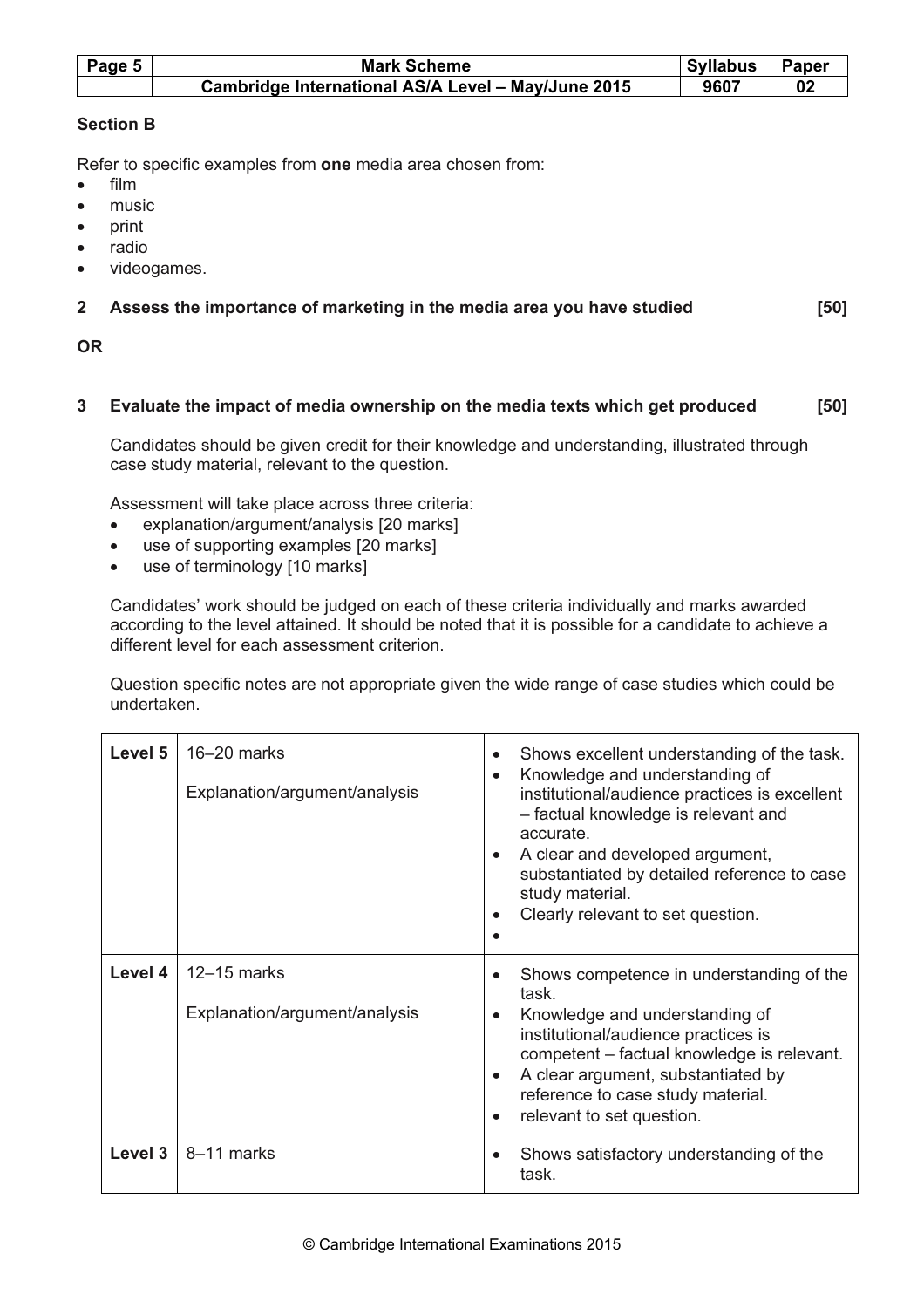| Page 6             |                                                    | <b>Mark Scheme</b>                           |                                                                                                                                                                                                                                                                                                                  |    | Paper |
|--------------------|----------------------------------------------------|----------------------------------------------|------------------------------------------------------------------------------------------------------------------------------------------------------------------------------------------------------------------------------------------------------------------------------------------------------------------|----|-------|
|                    | Cambridge International AS/A Level - May/June 2015 |                                              | 9607                                                                                                                                                                                                                                                                                                             | 02 |       |
|                    |                                                    | Explanation/argument/analysis                | Knowledge and understanding of<br>$\bullet$<br>institutional/audience practices is<br>satisfactory - some relevant factual<br>knowledge<br>argument substantiated by some reference<br>to case study material.<br>some relevance to set question.                                                                |    |       |
| Level <sub>2</sub> |                                                    | 4-7 marks<br>Explanation/argument/analysis   | Shows limited understanding of the task.<br>$\bullet$<br>Knowledge and understanding of<br>$\bullet$<br>institutional/audience practices is limited<br>- limited relevant factual knowledge<br>limited argument, limited reference to case<br>study material.<br>limited relevance to set question.<br>$\bullet$ |    |       |
| Level 1            |                                                    | $1-3$ marks<br>Explanation/argument/analysis | Shows minimal understanding of the task.<br>$\bullet$<br>Knowledge and understanding of<br>$\bullet$<br>institutional/audience practices is minimal -<br>factual knowledge is minimal<br>minimal argument, minimal reference to<br>$\bullet$<br>case study material.<br>minimal relevance to set question.       |    |       |
| Level 0            |                                                    | 0 marks                                      | No response or response does not answer the<br>question.                                                                                                                                                                                                                                                         |    |       |

| Level 5 | $16 - 20$ marks<br>Use of examples | Offers frequent evidence from case study<br>material – award marks to reflect the range<br>and appropriateness of examples from<br>case study and/or own experience.<br>Offers examples which are clearly relevant<br>$\bullet$<br>to the set question. |
|---------|------------------------------------|---------------------------------------------------------------------------------------------------------------------------------------------------------------------------------------------------------------------------------------------------------|
| Level 4 | $12-15$ marks<br>Use of examples   | Offers a range of evidence from case study<br>material<br>Offers examples which are relevant to the<br>$\bullet$<br>set question.                                                                                                                       |
| Level 3 | 8-11 marks<br>Use of examples      | Offers some evidence from case study<br>material<br>Offers examples which are of some<br>relevance to the set question.                                                                                                                                 |
| Level 2 | 4-7 marks<br>Use of examples       | Offers limited evidence from case study<br>material.<br>Offers examples which are of limited<br>$\bullet$<br>relevance to the set question.                                                                                                             |
| Level 1 | $1-3$ marks<br>Use of examples     | Offers minimal evidence from case study<br>$\bullet$<br>material<br>Offers examples which are of minimal                                                                                                                                                |